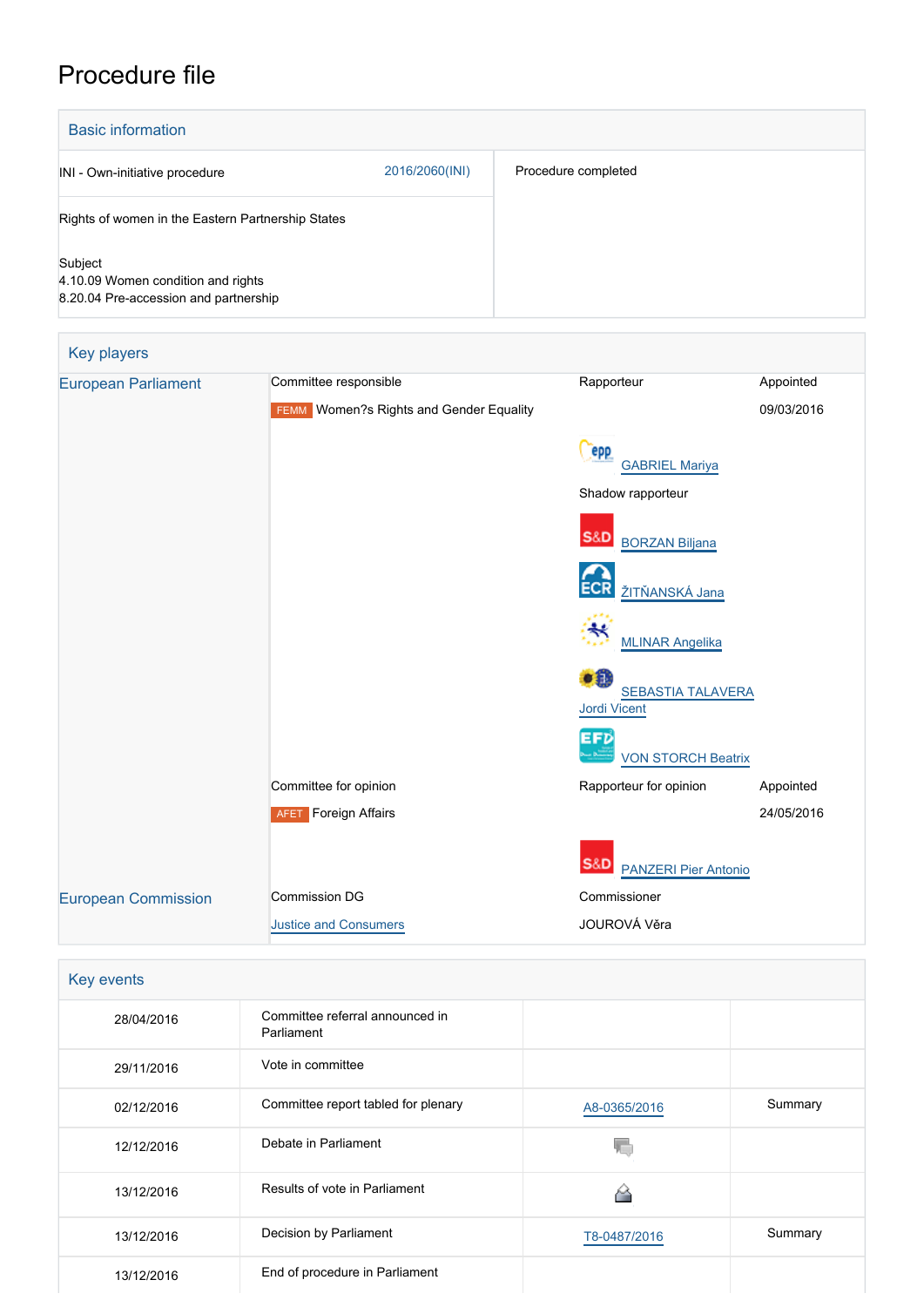| <b>Technical information</b> |                                |  |
|------------------------------|--------------------------------|--|
|                              |                                |  |
| Procedure reference          | 2016/2060(INI)                 |  |
| Procedure type               | INI - Own-initiative procedure |  |
|                              |                                |  |
|                              |                                |  |
| Procedure subtype            | Initiative                     |  |
|                              |                                |  |
| Legal basis                  | Rules of Procedure EP 54       |  |
|                              |                                |  |
| Other legal basis            | Rules of Procedure EP 159      |  |
|                              |                                |  |
| Stage reached in procedure   | Procedure completed            |  |
|                              |                                |  |
| Committee dossier            | FEMM/8/06305                   |  |
|                              |                                |  |

## Documentation gateway

| Committee draft report                                 |             | PE589.329    | 30/09/2016 | EP  |         |
|--------------------------------------------------------|-------------|--------------|------------|-----|---------|
| Committee opinion                                      | <b>AFET</b> | PE585.433    | 11/10/2016 | EP  |         |
| Amendments tabled in committee                         |             | PE592.241    | 18/10/2016 | EP  |         |
| Amendments tabled in committee                         |             | PE594.198    | 24/11/2016 | EP  |         |
| Committee report tabled for plenary, single<br>reading |             | A8-0365/2016 | 02/12/2016 | EP  | Summary |
| Text adopted by Parliament, single reading             |             | T8-0487/2016 | 13/12/2016 | EP  | Summary |
| Commission response to text adopted in<br>plenary      |             | SP(2017)243  | 04/07/2017 | EC. |         |

## Rights of women in the Eastern Partnership States

The Committee on Womens Rights and Gender Equality adopted the own-initiative report by Mariya GABRIEL (EPP, BG) on the rights of women in the Eastern Partnership (EaP) States.

Members recalled that in the EaP States, only 17 of 136 senior ministerial positions were held by women in 2015, on average women constituted 16 % of the elected Members of Parliament, and on average women accounted for only 17 % of the highest-ranking civil service positions. Moreover, only three political parties in the whole region were led by women. Members noted that vertical and horizontal segregation of womens employment in the labour markets of the EaP States remains deeply entrenched in their cultural and social norms.

In general, Members considered the situation in the area of womens rights in the EaP countries to be in need of improvement. They pointed out that profound economic changes and economic uncertainty have had a negative effect on the economic situation of women, leading to shortcomings in their de facto equality. It is for this reason that Members called on the EaP countries to overcome gaps in their anti-discrimination frameworks, and for greater use of legislation against discrimination on the grounds of sex, including greater use of international standards in judicial decisions, in order to increase the enforceability of laws. They noted that the situation of LGBTI individuals is still precarious and alarming.

Participation of women in decision-making processes: Members stressed the noticeable absence of women from the structures of power in the EaP States and called for equal access to power and representation of women at all levels of government and decision-making.

Moreover, Members supported womens participation and role in governmental and non-governmental anti-corruption organisations, actions and programmes and in the fight against corruption but also in electoral observation missions.

Economic participation of women: Members deplored the fact that women are employed to a much greater extent in services and state sectors with significantly lower wages than in the sectors employing a majority of males, that the gender pay gap remains high and can be as much as 50 %, and that women encounter cultural and sociological barriers in their access to managerial positions, as is also often the case in the EU. They also regretted the fact that women are predominantly active in low-paying sectors despite their higher levels of education in all EaP countries.

They highlighted that the protective legal provisions existing in some EaP countries, prohibiting the employment of women in potentially dangerous occupations, restrict the access of women to certain professions and work and further limit their possibilities in the labour market. They encouraged these countries to review such provisions.

Members encouraged the development of a social economy for women and facilitation of the use of microcredits as a tool for economic independence of women. Furthermore, they called for equal access to education for women and girls and for the elimination of all forms of child labour (e.g. Moldova, Georgia and Azerbaijan).

Violence against women: Members expressed the need to combat domestic violence and gender-based violence, including sexual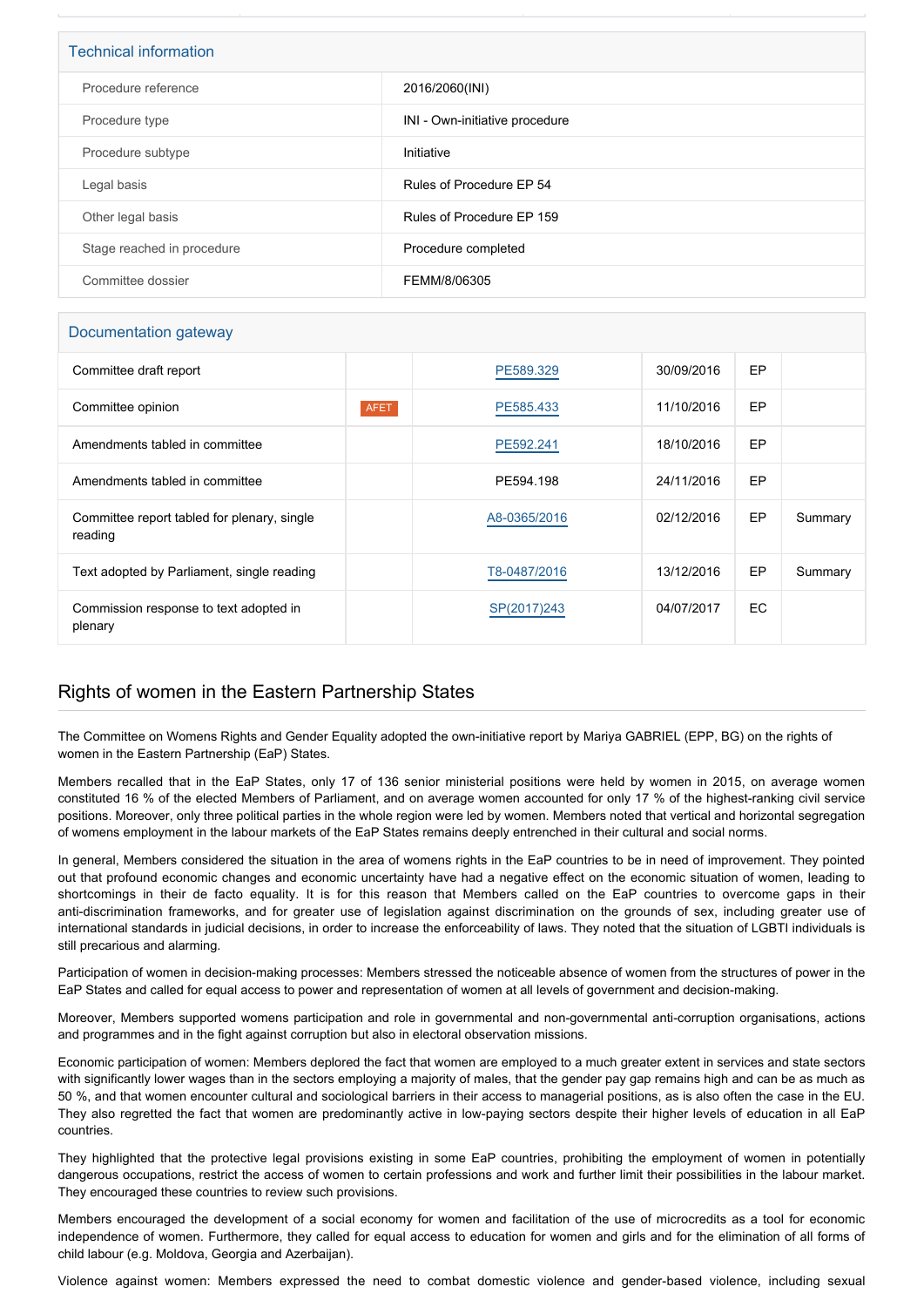harassment. They condemned the use of sexual violence against women and girls as weapons of war, including mass rape and recalled that they are classified in the Rome Statute as war crimes.

The EaP countries are urged to sign and ratify the Istanbul Convention on preventing and combating violence against women. They are also urged to dedicate more resources to combating all forms of violence against women, including amending legal instruments and providing assistance to victims of violence.

Members urged the governments to increase efforts to investigate and prosecute suspected traffickers and convict labour and sex traffickers and to support NGO partners that provide rehabilitation and reintegration services to victims.

Womens role in peaceful resolution of conflicts: Members encouraged further efforts towards the peaceful resolution of conflicts and called for greater involvement of women in such processes, in line with UN Security Council Resolutions 1325 and 2242 on Women, Peace and Security. They called for specific protection for women and girls seeking asylum.

Examples of best practice: Members pointed out positive examples of greater inclusion of women in conflict resolution and reconciliation, such as the Trans-Caucasus Womens Peace and Security Dialogue, established in 1994 and developed by the National Peace Foundation (US), which was created in order for women in Caucasus to work on projects such as the rehabilitation of child victims of war, training for peace and democracy building. They supported empowerment projects that raise womens self-confidence.

EU support in the context of the European Neighbourhood Policy: Members underlined that in the last five years EUR 103 million have been spent on 121 projects and programmes to promote gender equality in the European neighbourhoods, including the EUR 5 million Women in Business Programme in the Eastern Partnership countries. They recognised that significant support has already been provided by the EU towards achieving goals in the area of womens rights and gender equality, including through TAIEX peer-to-peer assistance that helps with public administration reform and promotes cooperation on fundamental principles and policies.

They urged the need to include womens rights and gender equality issues on the agendas of regular political and human rights dialogues with the Eastern Partnership countries.

They stressed the need to provide support from the ENI to grassroots womens organisations and civil society, which are best positioned to reach out to local populations and help to raise awareness and tackle problems encountered by women and girls in the regions.

## Rights of women in the Eastern Partnership States

The European Parliament adopted by 505 votes to 68, with 103 abstentions, a resolution on the rights of women in the Eastern Partnership (EaP) States.

Parliament recalled that in the EaP States, only 17 of 136 senior ministerial positions were held by women in 2015, on average women constituted 16 % of the elected Members of Parliament, and on average women accounted for only 17 % of the highest-ranking civil service positions. Moreover, only three political parties in the whole region were led by women.

Parliament noted that vertical and horizontal segregation of womens employment in the labour markets of the EaP States remains deeply entrenched in their cultural and social norms.

In general, Parliament considered the situation in the area of womens rights in the EaP countries to be in need of improvement. It pointed out that profound economic changes and economic uncertainty have had a negative effect on the economic situation of women, leading to shortcomings in their de facto equality. It is for this reason that Members called on the EaP countries to overcome gaps in their anti-discrimination frameworks, and for greater use of legislation against discrimination on the grounds of sex, including greater use of international standards in judicial decisions, in order to increase the enforceability of laws.

Parliament expressed the need for the EaP countries to take immediate action to increase equality between women and men in society, including adoption of national action plans and cooperation with international organisations and civil society stakeholders.

Moreover, it noted that in some EaP countries, the situation of LGBTI individuals is still precarious. It called on the national authorities to be vigilant and firm and to impose penalties on people who insult or stigmatise LGBTI people.

Participation of women in decision-making processes: Parliament stressed the noticeable absence of women from the structures of power in the EaP States and called for equal access to power and representation of women at all levels of government and decision-making.

Moreover, it supported womens participation and role in governmental and non-governmental anti-corruption organisations, actions and programmes and in the fight against corruption but also in electoral observation missions.

Economic participation of women: Parliament deplored the fact that women are employed to a much greater extent in services and state sectors with significantly lower wages than in the sectors employing a majority of males, that the gender pay gap remains high and can be as much as 50 %, and that women encounter cultural and sociological barriers in their access to managerial positions, as is also often the case in the EU. It also regretted the fact that women are predominantly active in low-paying sectors despite their higher levels of education in all EaP countries.

Members highlighted that the protective legal provisions existing in some EaP countries, prohibiting the employment of women in potentially dangerous occupations, restrict the access of women to certain professions and work and further limit their possibilities in the labour market. They encouraged these countries to review such provisions.

Parliament encouraged the development of a social economy for women and facilitation of the use of microcredits as a tool for economic independence of women. Furthermore, it called for equal access to education for women and girls and for the elimination of all forms of child labour (e.g. Moldova, Georgia and Azerbaijan).

Violence against women: Parliament expressed the need to combat domestic violence and gender-based violence, including sexual harassment. It condemned the use of sexual violence against women and girls as weapons of war, including mass rape and recalled that they are classified in the Rome Statute as war crimes.

It also called for the application of the Beijing Platform for Action to education and health as basic human rights, including access to voluntary